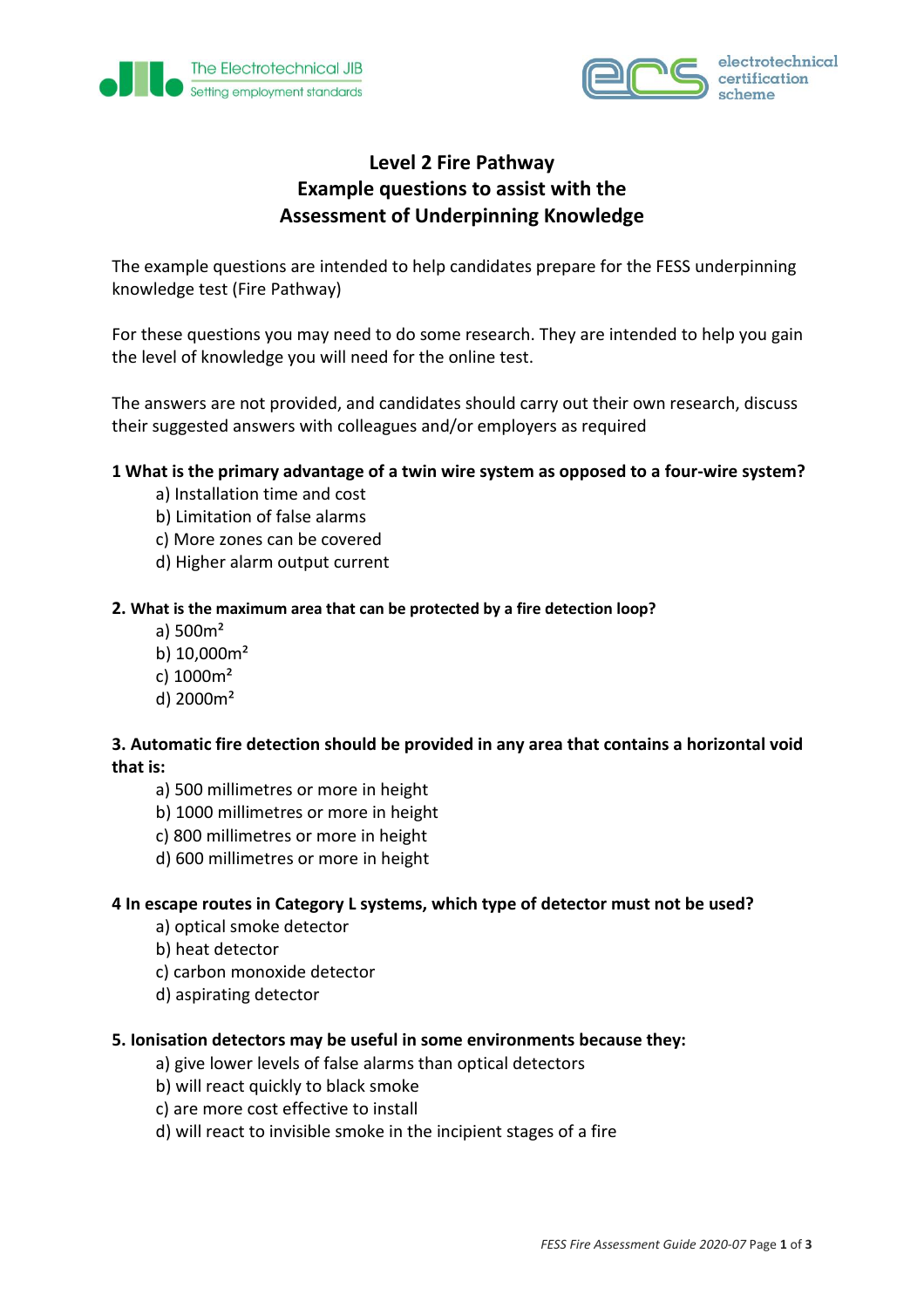#### **6 Normal beam sensitivity is usually set between:**

- a) 10 and 20%
- b) 20 and 30%
- c) 50 and 75%
- d) 30 and 50%

## **7 FP200 should be fixed horizontally at a spacing of:**

- a) 200mm
- b) 500mm
- c) 400mm
- d) 300mm
- **8. If portable alarm devices do not send the alarm signal continuously, it is acceptable for the transmission equipment to send the alarm signal repeatedly at periods not exceeding:**
	- a) 60 seconds
	- b) 10 seconds
	- c) 30 seconds
	- d) 20 seconds

# **9. What should not be used to protect a fire alarm system under normal circumstances?**

- a) Residual current device
- b) Miniature circuit breaker
- c) Rewireable fuse
- d) HRC fuse

**10. In buildings designed to accommodate the general public in large numbers, at least two sounder circuits should be provided in every un-compartmented public space if the space is designed to accommodate more than:**

- a) 4000 members of the public
- b) 100 members of the public
- c) 500 members of the public
- d) 95 members of the public